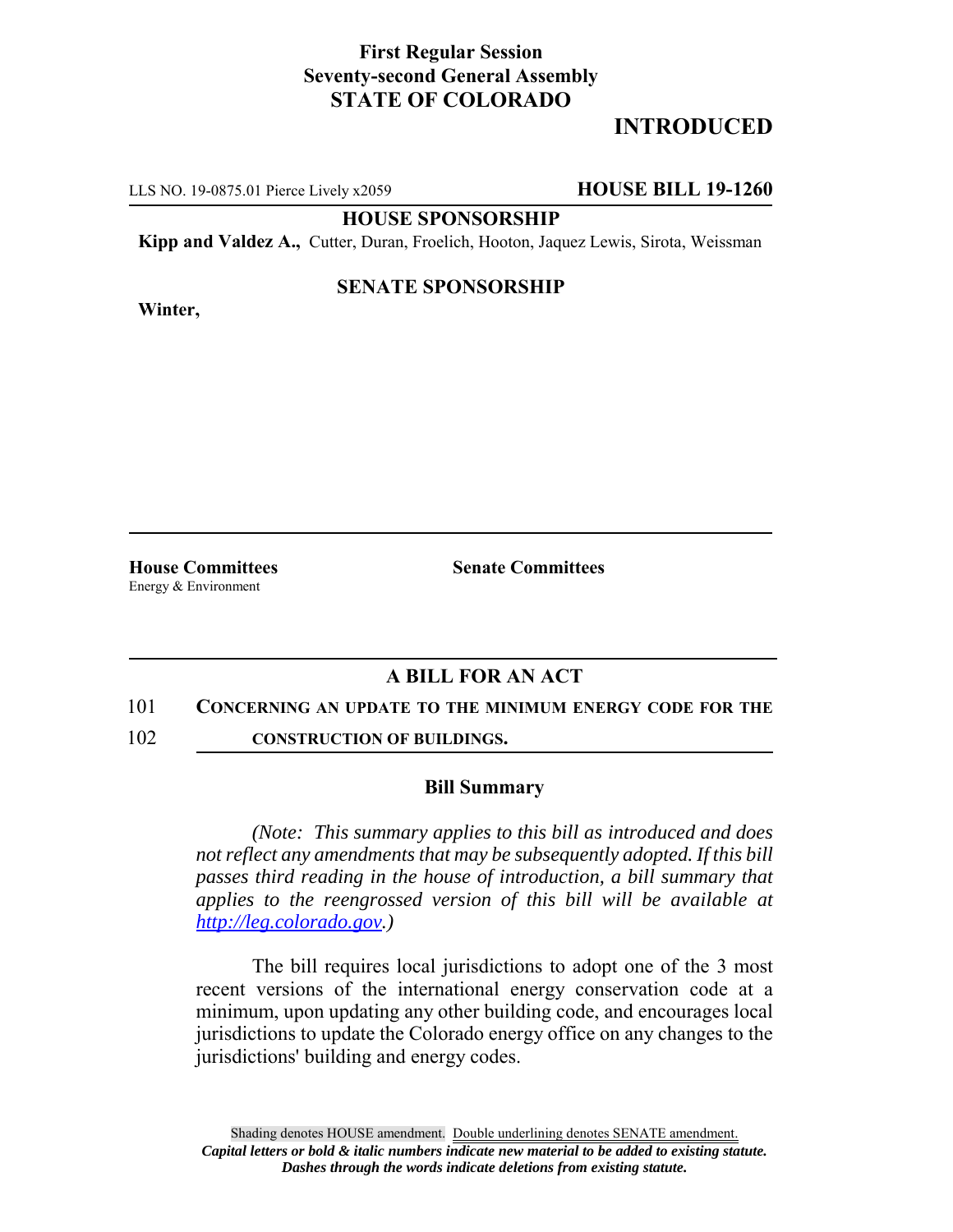*Be it enacted by the General Assembly of the State of Colorado:*

 **SECTION 1.** In Colorado Revised Statutes, 30-28-201, **amend** (3); and **add** (4) as follows:

 **30-28-201. Commissioners may adopt - emission performance standards required - reporting.** (3) By the date established in section  $6\frac{30-28-211}{10}$ , Every board of county commissioners, of a county that has 7 enacted a building code, and thereafter every board that enacts a WHEN ADOPTING OR UPDATING ANY building code, shall adopt and enforce a 9 building energy code that meets or exceeds the standards in the 2003 10 version ONE OF THE THREE MOST RECENT VERSIONS of the international energy conservation code pursuant to section 30-28-211.

 (4) BY JANUARY 1, 2020, EVERY BOARD OF COUNTY COMMISSIONERS OF A COUNTY WHICH HAS ENACTED A BUILDING CODE 14 AND AN ENERGY CODE SHALL REPORT THE CURRENT VERSION OF THEIR COUNTY'S BUILDING AND ENERGY CODES TO THE COLORADO ENERGY OFFICE. THEREAFTER, EVERY BOARD OF COUNTY COMMISSIONERS IS ENCOURAGED TO REPORT ANY CHANGE IN THEIR COUNTY'S BUILDING AND ENERGY CODE TO THE COLORADO ENERGY OFFICE WITHIN A MONTH OF CHANGING THEIR COUNTY'S BUILDING AND ENERGY CODES.

 **SECTION 2.** In Colorado Revised Statutes, 30-28-211, **amend** (1)(e), (2)(b), (3), (5) introductory portion, and (6); and **add** (1)(f), (1)(g), 22 and  $(1)(h)$  as follows:

 **30-28-211. Energy efficient building codes - legislative declaration - definitions.** (1) The general assembly hereby finds and declares that there is statewide interest in requiring an effective energy efficient building code for the following reasons: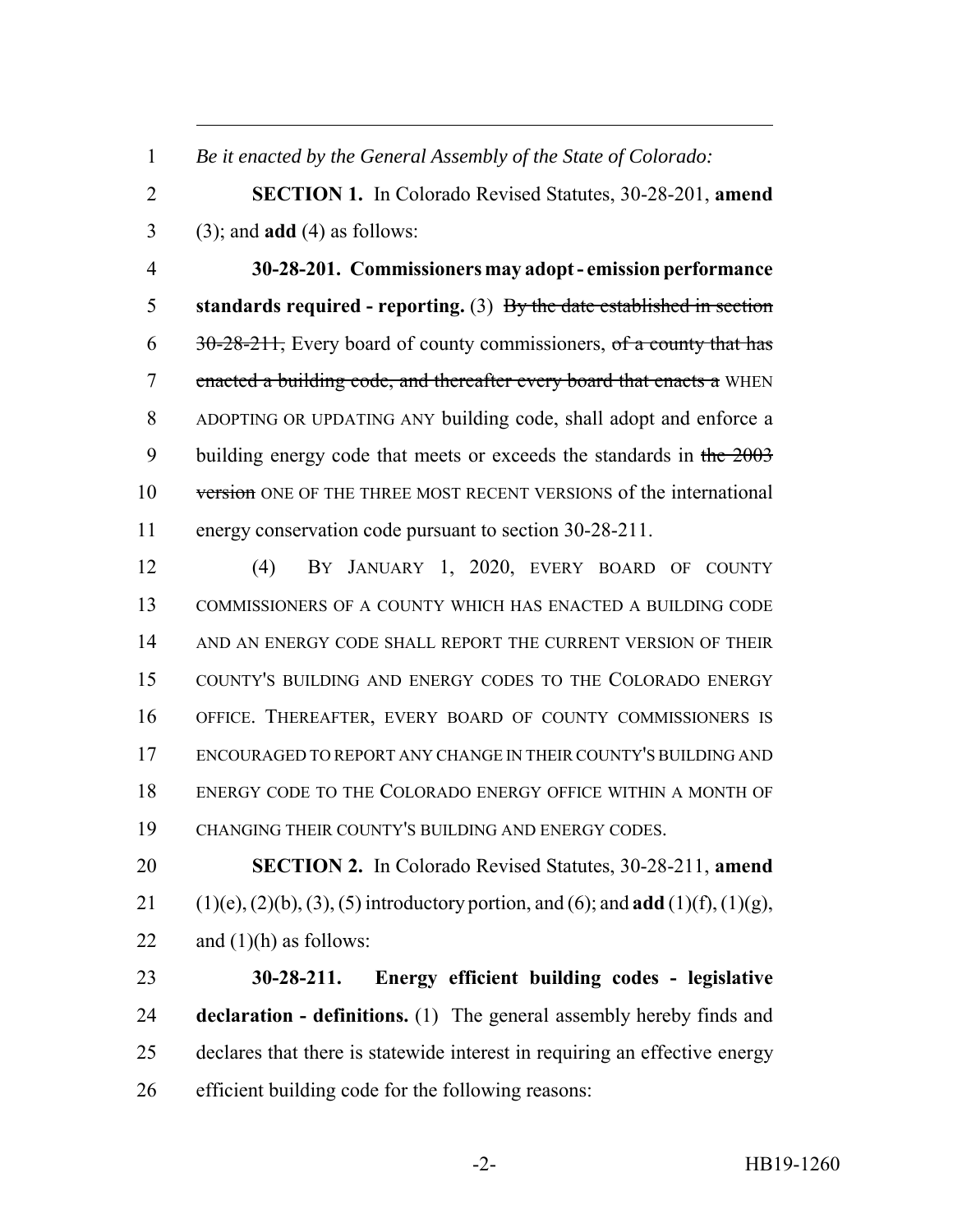(e) Controlling energy costs for residents and businesses furthers a statewide interest in a strong economy and reducing the TOTAL cost of housing in Colorado.

- (f) MORE RECENT ENERGY CODES ARE MORE EFFECTIVE AT ENSURING BUILDING DURABILITY AND STRUCTURAL INTEGRITY AND PROTECTING PUBLIC HEALTH AND SAFETY THROUGH BETTER:
- (I) MOISTURE MANAGEMENT TO PREVENT MOLD, MILDEW, AND ROT;
- (II) AIRFLOW MANAGEMENT; AND

(III) PROTECTION DURING SEVERE WEATHER.

 (g) MORE RECENT ENERGY CODES INCORPORATE NEWER BUILDING TECHNOLOGIES, TECHNIQUES, AND MATERIALS AND OFFER MORE OPTIONS FOR BUILDERS.

 (h) BUSINESSES AND RESIDENTS IN LOW-INCOME COMMUNITIES AND RURAL AREAS OF THE STATE DESERVE AT LEAST THE SAME DURABILITY, HEALTH AND SAFETY, AND ENERGY COST SAVINGS FROM ENERGY EFFICIENT BUILDINGS AS THOSE IN WEALTHIER, URBAN, AND SUBURBAN AREAS OF THE STATE.

 (2) As used in this section, unless the context otherwise requires: 20 (b) "Energy code" means, at a minimum, the ONE OF THE THREE most recent versions of the international energy conservation code 22 or any successor edition, published by the international code council. or 23 any other code determined by the Colorado energy office created in 24 section 24-38.5-101 C.R.S., to be more appropriate for local conditions. 25 (3) Within one year of July 1, 2007, Every board of county 26 commissioners, that has enacted WHEN ADOPTING OR UPDATING a building 27 code pursuant to section 30-28-201, shall adopt AND ENFORCE an energy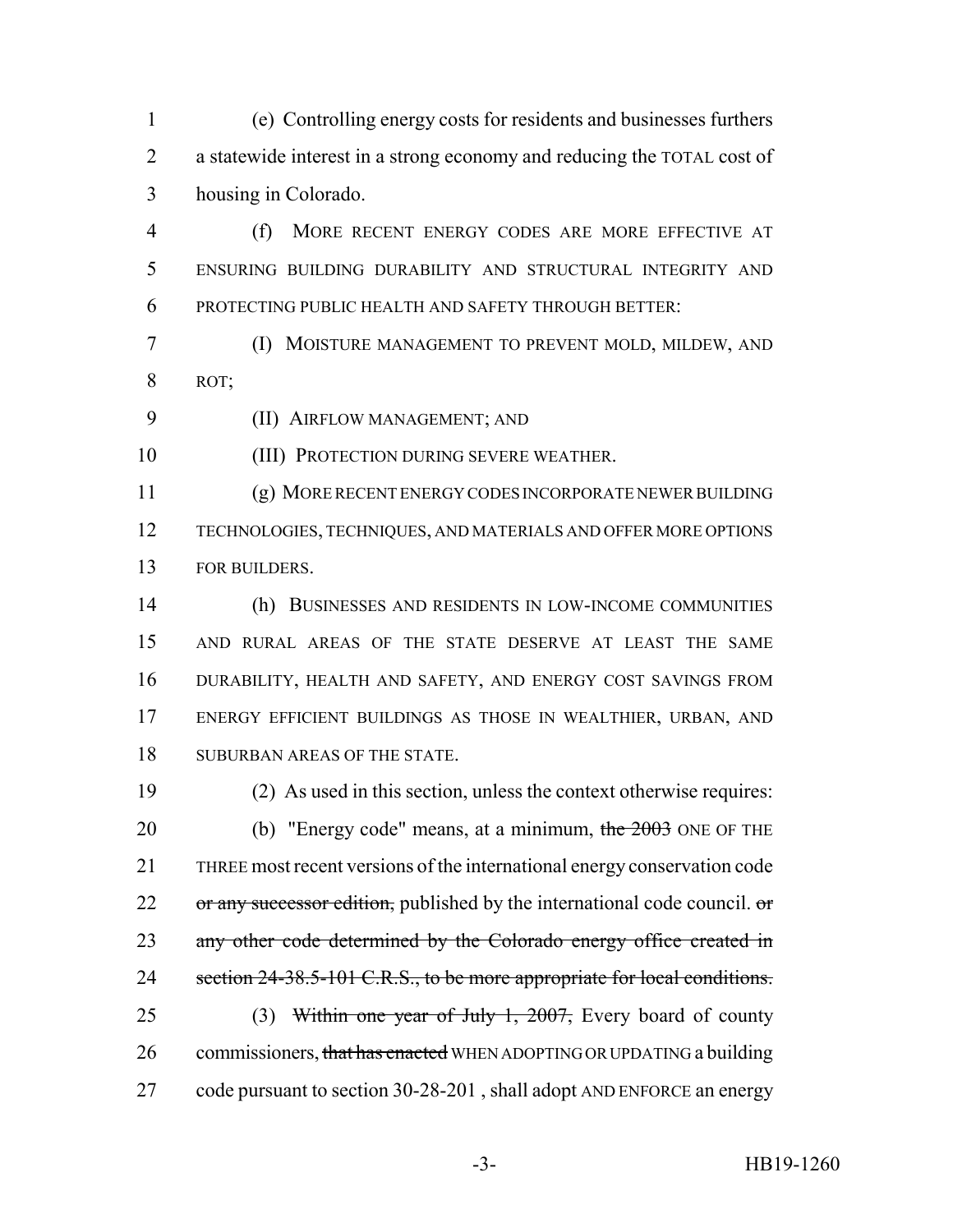1 code that shall apply APPLIES to the construction of, and renovations and additions to, all commercial and residential buildings in the county to which the building code applies.

4 (5) The following buildings are exempt from the provisions of 5 subsection SUBSECTIONS (3) AND (4) of this section:

 (6) Notwithstanding any other provision of this section, the board of county commissioners of a county that is required to adopt OR UPDATE an energy code may make any amendments to the energy code that the board deems appropriate for local conditions, so long as the amendments do not decrease the effectiveness OR ENERGY EFFICIENCY of the energy code.

 **SECTION 3.** In Colorado Revised Statutes, 31-15-601, **add** (3) as follows:

 **31-15-601. Building and fire regulations - emission performance standards required - reporting.** (3) BY JANUARY 1,2020, EVERY GOVERNING BODY OF A MUNICIPALITY WHICH HAS ENACTED A 17 BUILDING CODE AND AN ENERGY CODE SHALL REPORT THE CURRENT VERSION OF THEIR MUNICIPALITY'S BUILDING AND ENERGY CODES TO THE COLORADO ENERGY OFFICE.THEREAFTER, EVERY GOVERNING BODY OF A MUNICIPALITY IS ENCOURAGED TO REPORT ANY CHANGE IN THEIR MUNICIPALITY'S BUILDING AND ENERGY CODE TO THE COLORADO ENERGY OFFICE WITHIN A MONTH OF CHANGING THEIR MUNICIPALITY'S BUILDING 23 AND ENERGY CODES.

 **SECTION 4.** In Colorado Revised Statutes, 31-15-602, **amend** (2)(b), (3), and (5) introductory portion; and **add** (1)(f), (1)(g), and (1)(h) as follows:

**31-15-602. Energy efficient building codes - legislative**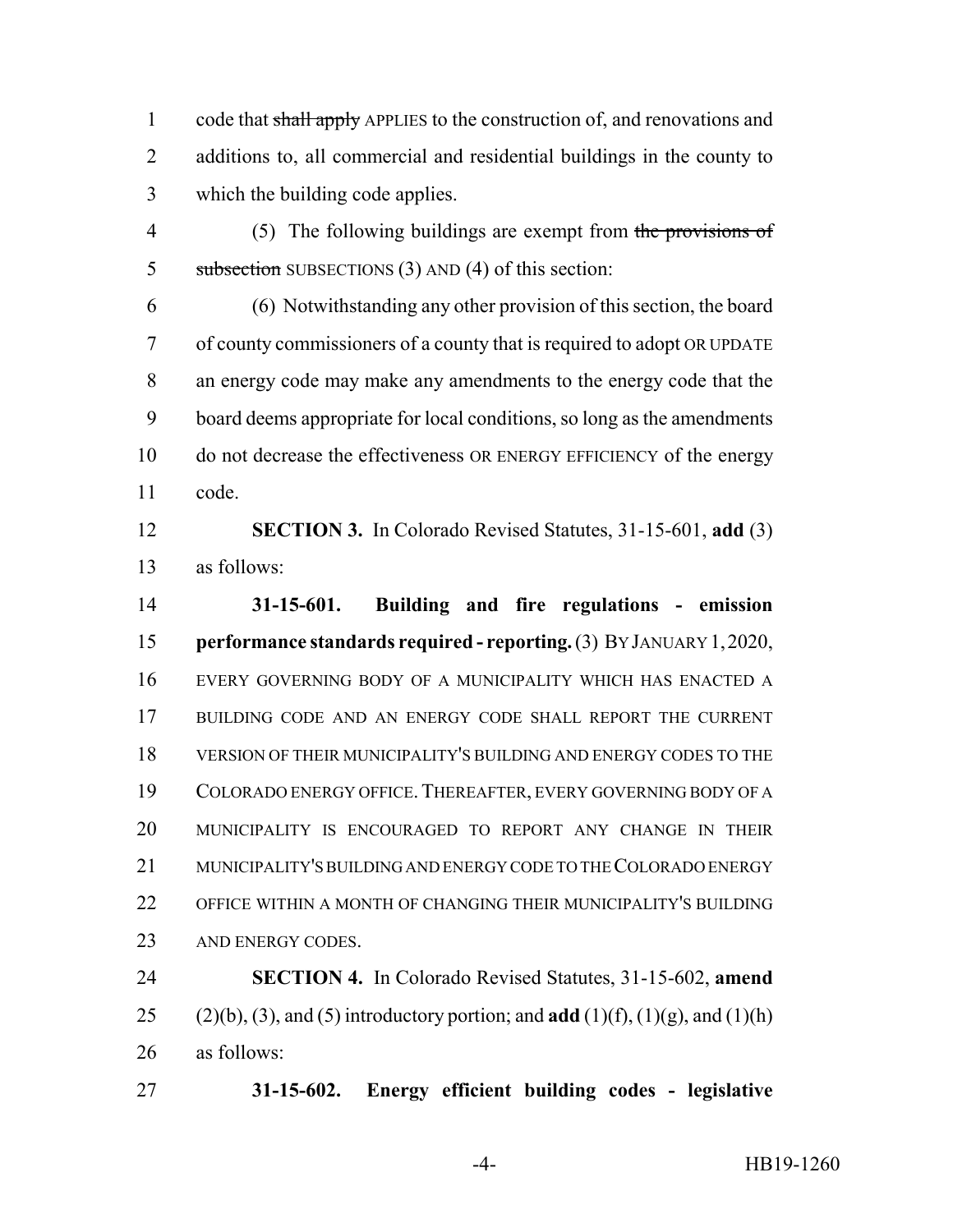**declaration - definitions - repeal.** (1) The general assembly hereby finds and declares that there is statewide interest in requiring an effective energy efficient building code for the following reasons:

 (f) MORE RECENT ENERGY CODES ARE MORE EFFECTIVE AT ENSURING BUILDING DURABILITY AND STRUCTURAL INTEGRITY AND PROTECTING PUBLIC HEALTH AND SAFETY THROUGH BETTER:

 (I) MOISTURE MANAGEMENT TO PREVENT MOLD, MILDEW, AND ROT;

(II) AIRFLOW MANAGEMENT; AND

(III) PROTECTION DURING SEVERE WEATHER.

 (g) MORE RECENT ENERGY CODES INCORPORATE NEWER BUILDING TECHNOLOGIES, TECHNIQUES, AND MATERIALS AND OFFER MORE OPTIONS FOR BUILDERS.

 (h) BUSINESSES AND RESIDENTS IN LOW-INCOME COMMUNITIES AND RURAL AREAS OF THE STATE DESERVE AT LEAST THE SAME DURABILITY, HEALTH AND SAFETY, AND ENERGY COST SAVINGS FROM ENERGY EFFICIENT BUILDINGS AS THOSE IN WEALTHIER, URBAN, AND SUBURBAN AREAS OF THE STATE.

 (2) As used in this section, unless the context otherwise requires: 20 (b) "Energy code" means, at a minimum, the ONE OF THE THREE MOST RECENT VERSIONS OF THE international energy conservation 22 code or any successor edition, published by the international code council. 23 or any other code determined by the Colorado energy office created in 24 section 24-38.5-101 C.R.S., to be more appropriate for local conditions. 25 (3) Within one year of July 1, 2007, The governing body of any 26 municipality, that has enacted a building code WHEN ADOPTING OR UPDATING ANY OTHER BUILDING CODES, shall adopt AND ENFORCE an